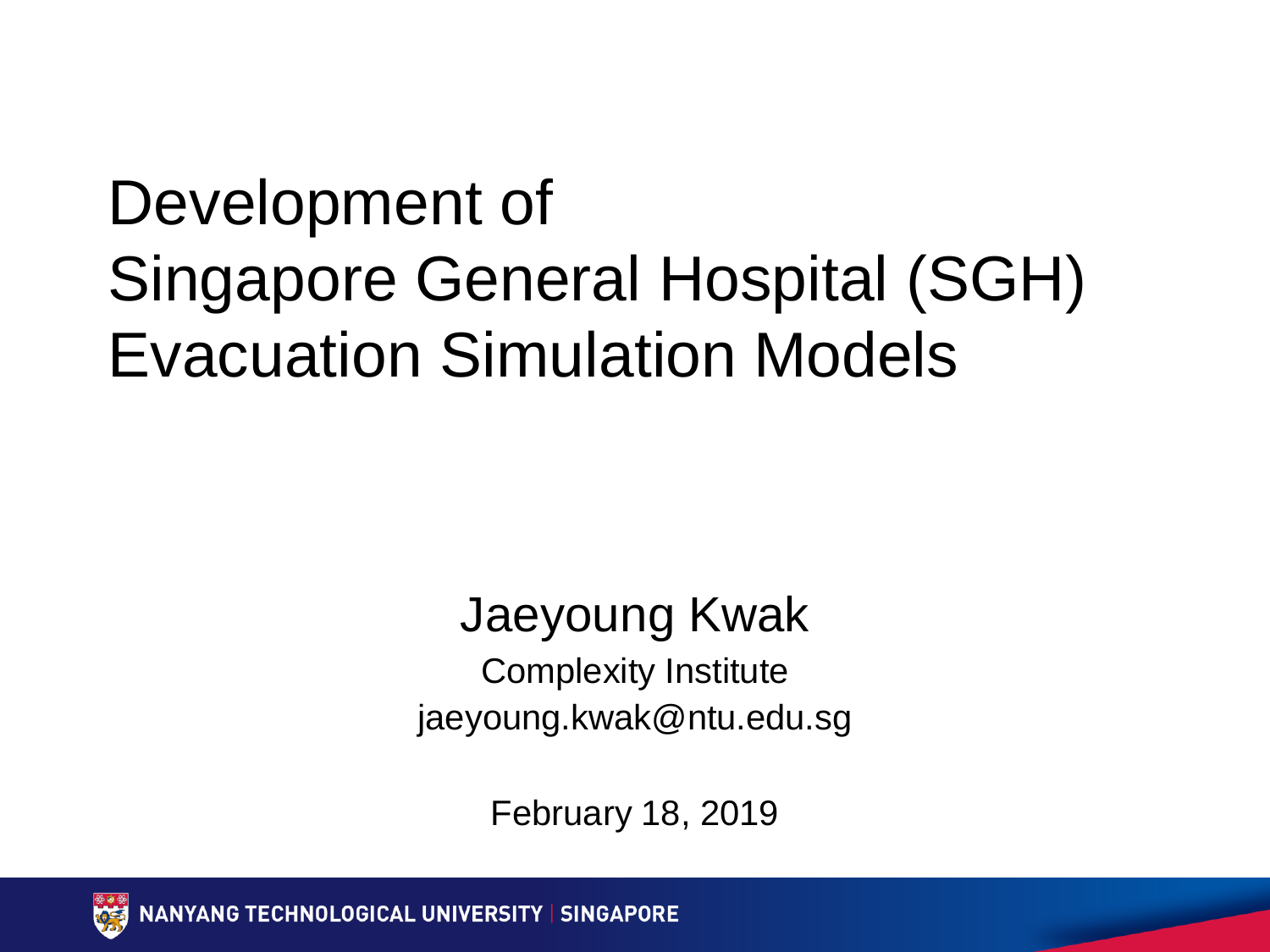# Modeling

- Agent types and behavior models
- Indoor environment
- Simulation model development

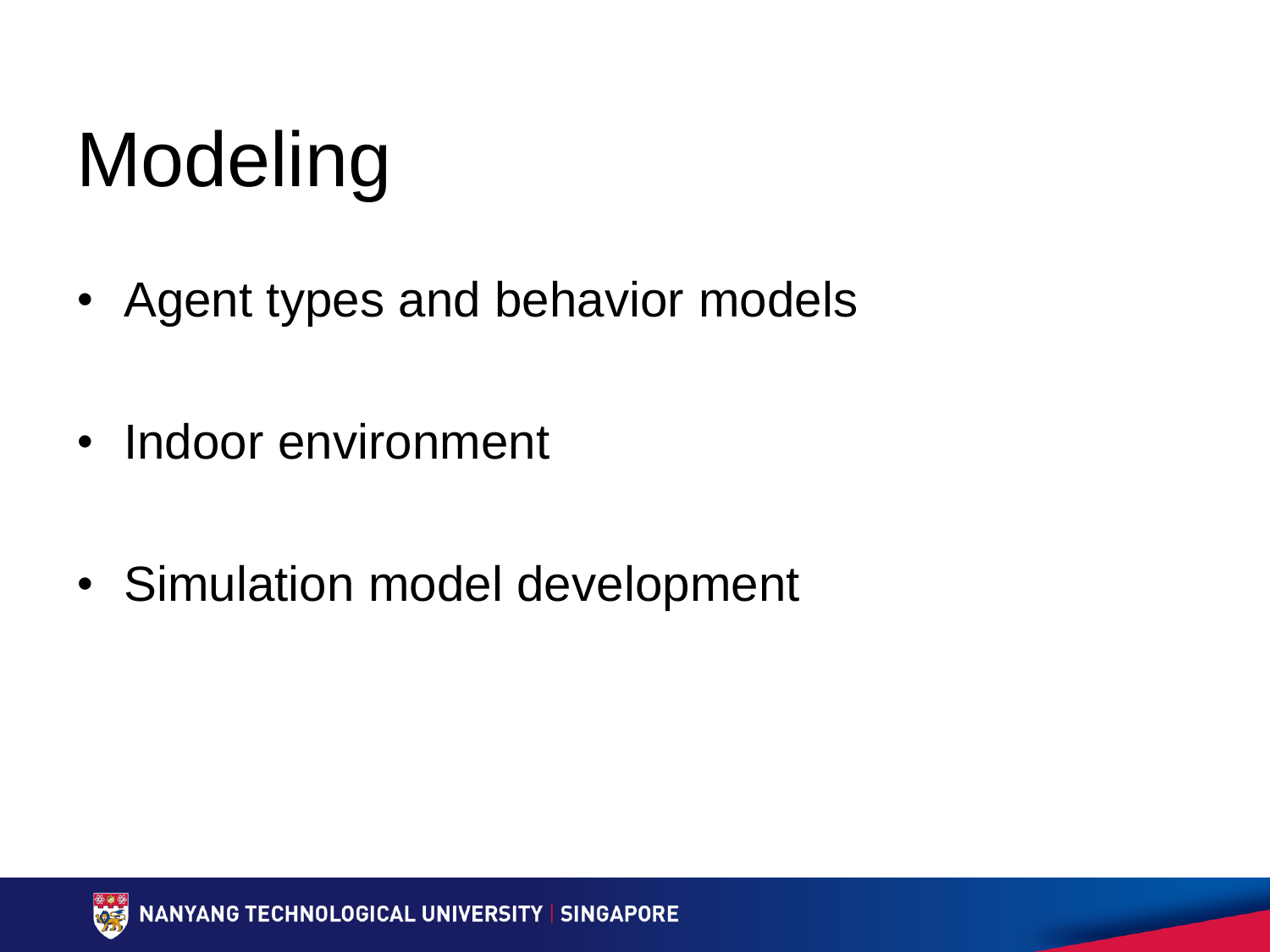## Agent types and behaviors

- Medical staffs (doctors, nurses, porters, others)
- Visitors
- Patients: ambulant, non-ambulant
	- ambulant: can move by themselves
	- non-ambulant: cannot move by themselves in case of emergency
	- the majority of non-ambulant patients are bedded

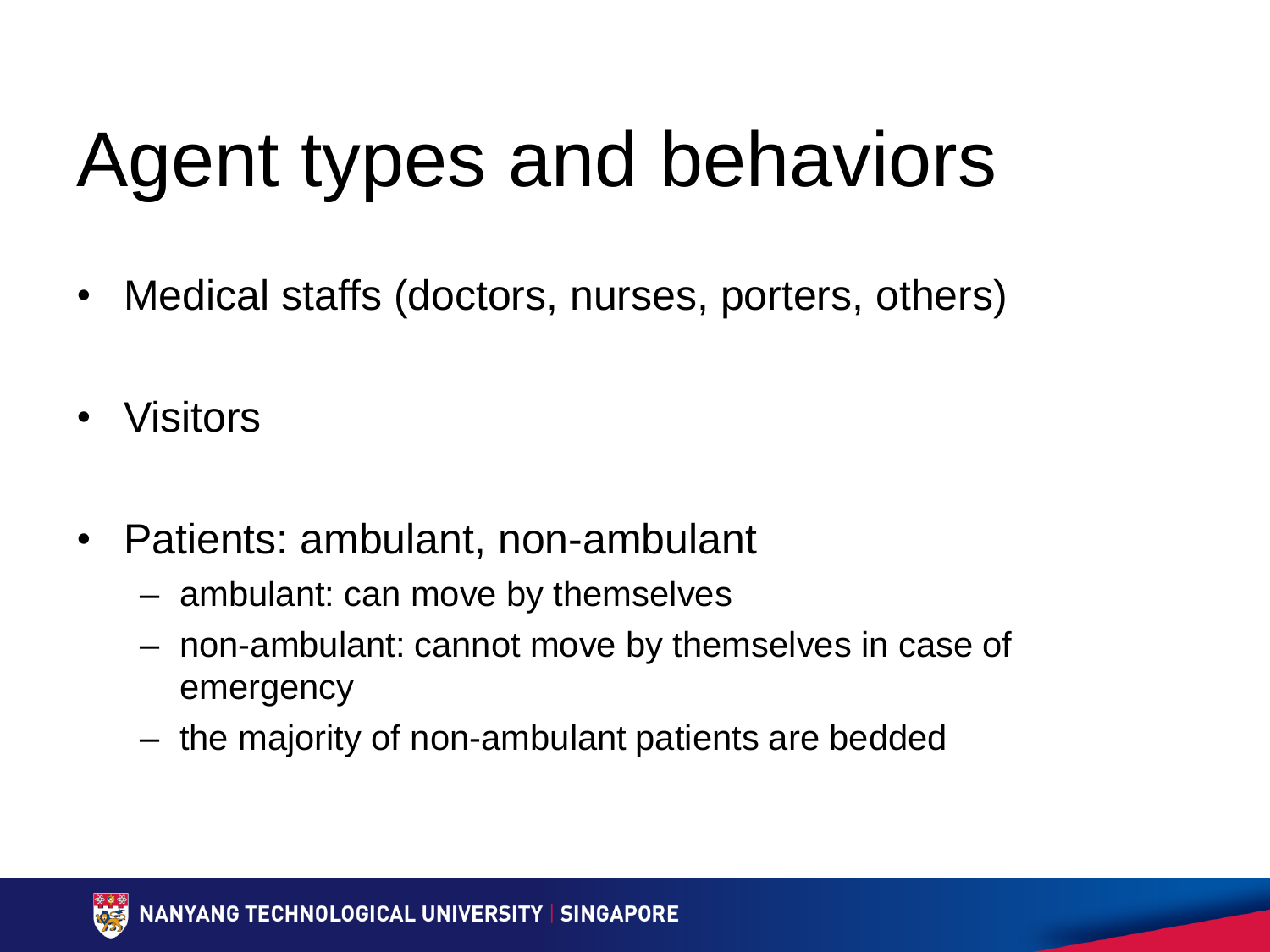# Modeling approaches

- Quasi-1D: links and nodes
	- evacuation strategies
	- optimization
- 2D
	- horizontal movements: rooms, corridors, corners, doors
	- interactions among agents and geometry

#### • 2.5D/3D

- vertical movements: stairwells, elevators
- What-if scenarios: elevator becomes out-of-order, stairwell closure, fire location, …

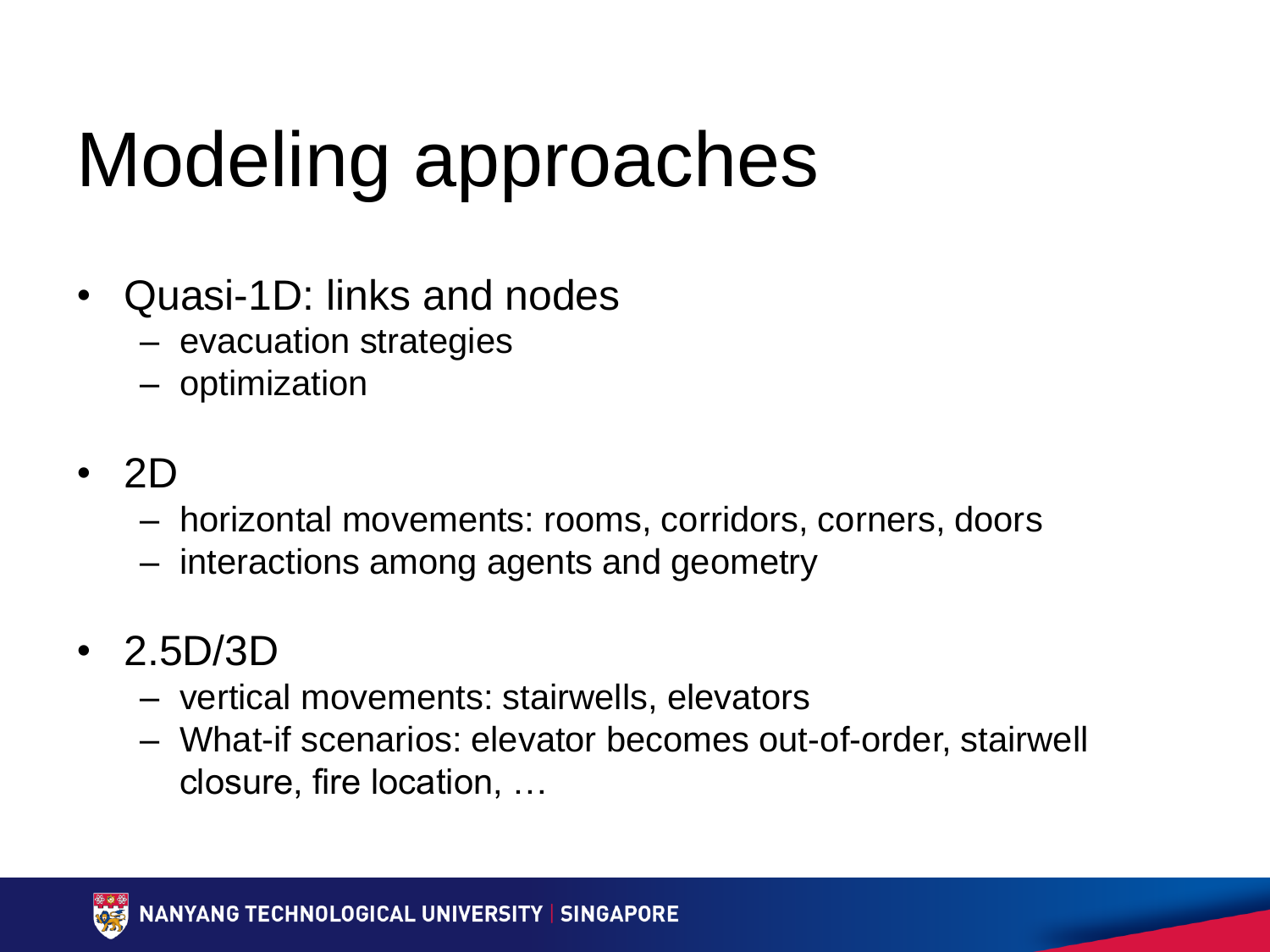## Simplified bedded patient flow

- Queueing network model
	- origins (rooms)
	- destinations (areas of safety)
	- intersections
	- physical bottlenecks (corridor doors)
- Consider individual entities



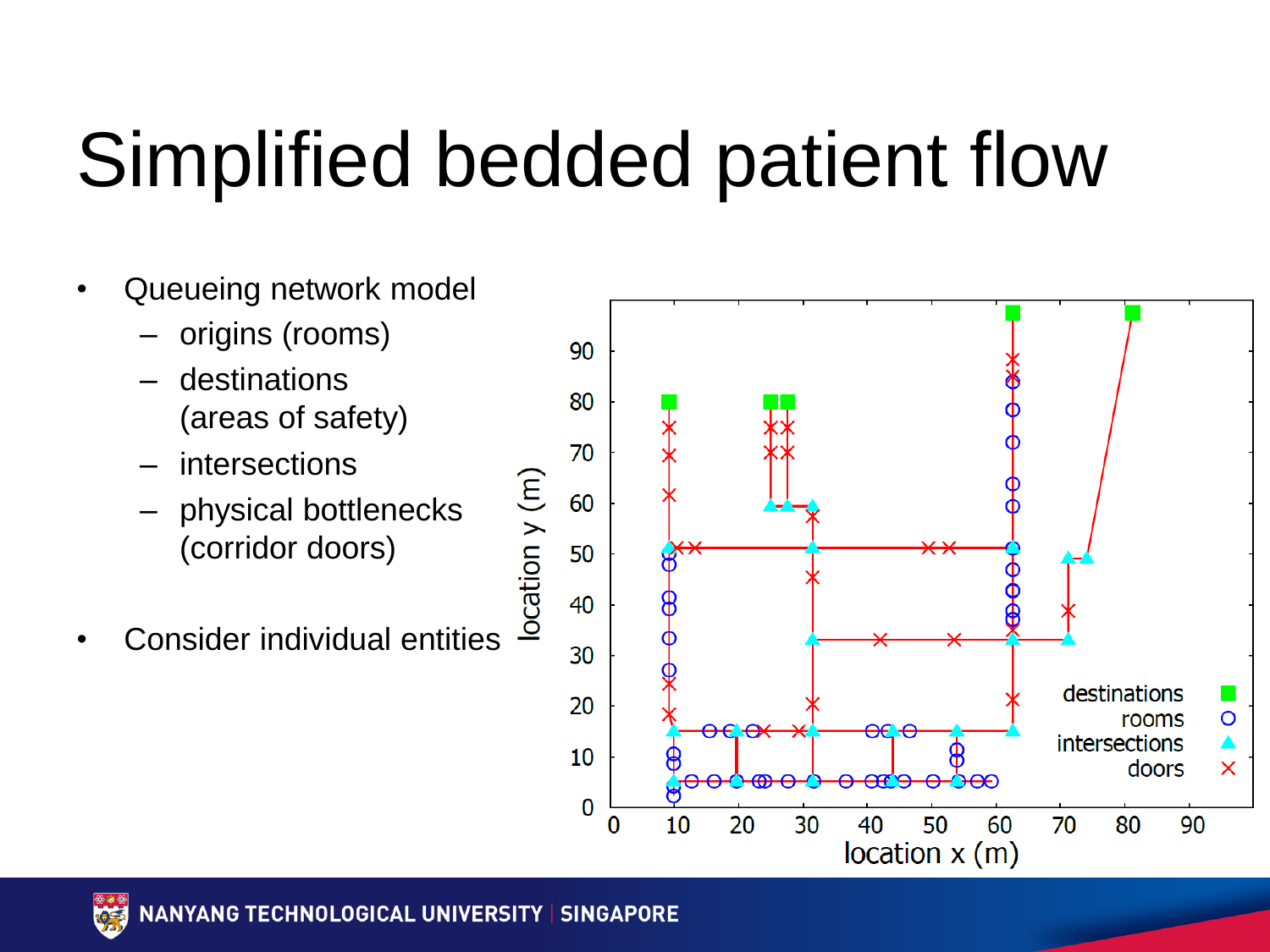#### Potential delays/congestions due to…

- turning maneuvering at corners/intersections (Hunt et al. 2013)
- opening doors (Hunt et al. 2013)
- fatigue effects (Luo et al. 2016)

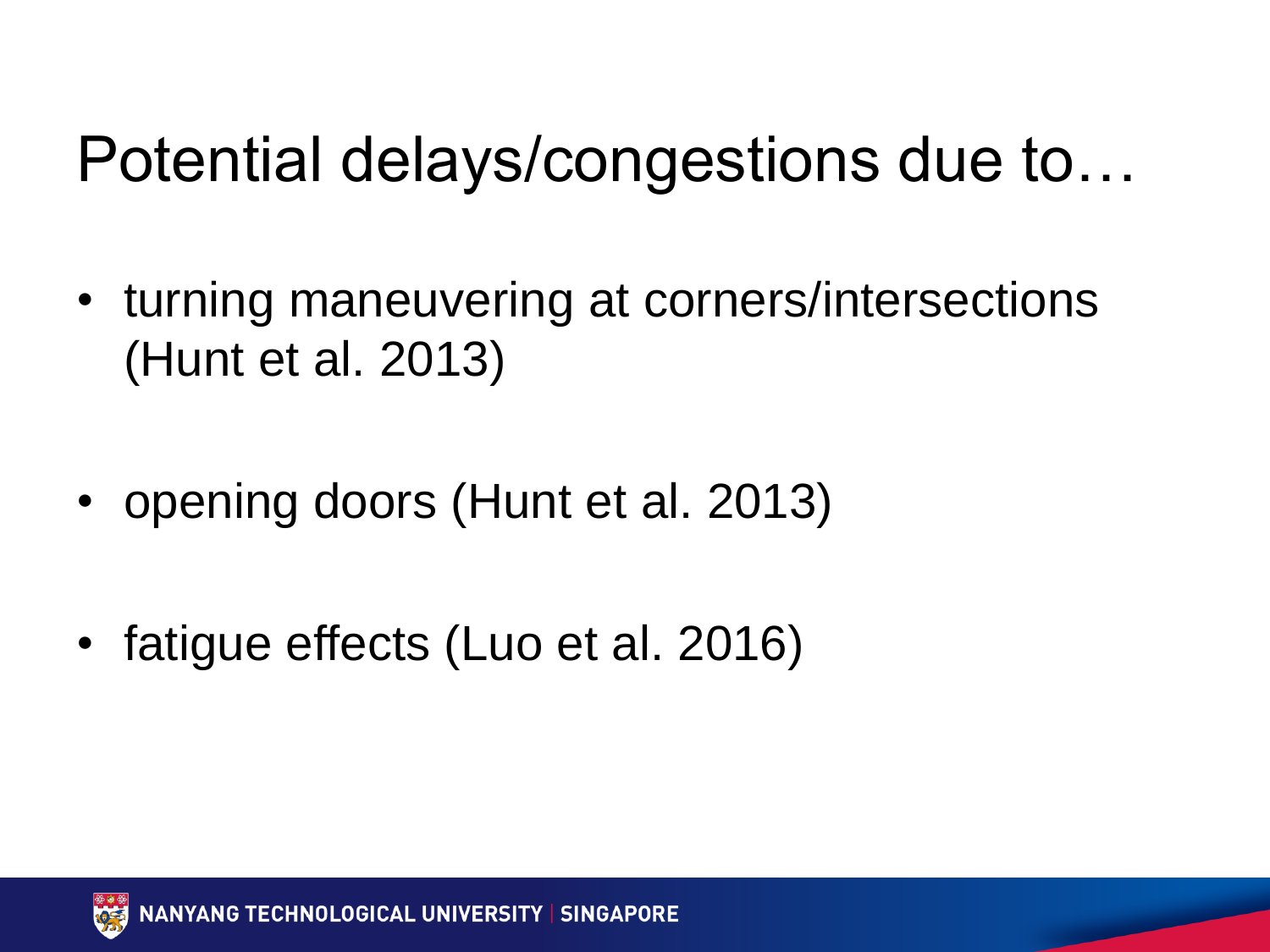# Objective functions

• Minimize evacuation time for each individual

Minimize  $\sum_i T_i$ 

 $T_i$ : evacuation time of pedestrian i (waiting time + travel time)

• Minimize speed drop due to fatigue effect

Minimize  $\sum_i \sum_{t \in T} \Delta v_{i,d}$ 

 $\Delta v_{i,d}$ : pedestrian *i*'s desired speed drop due to fatigue effect

Modified from Abdelghany et al. (EJOR 2014) and Løvås (EJOR 1995)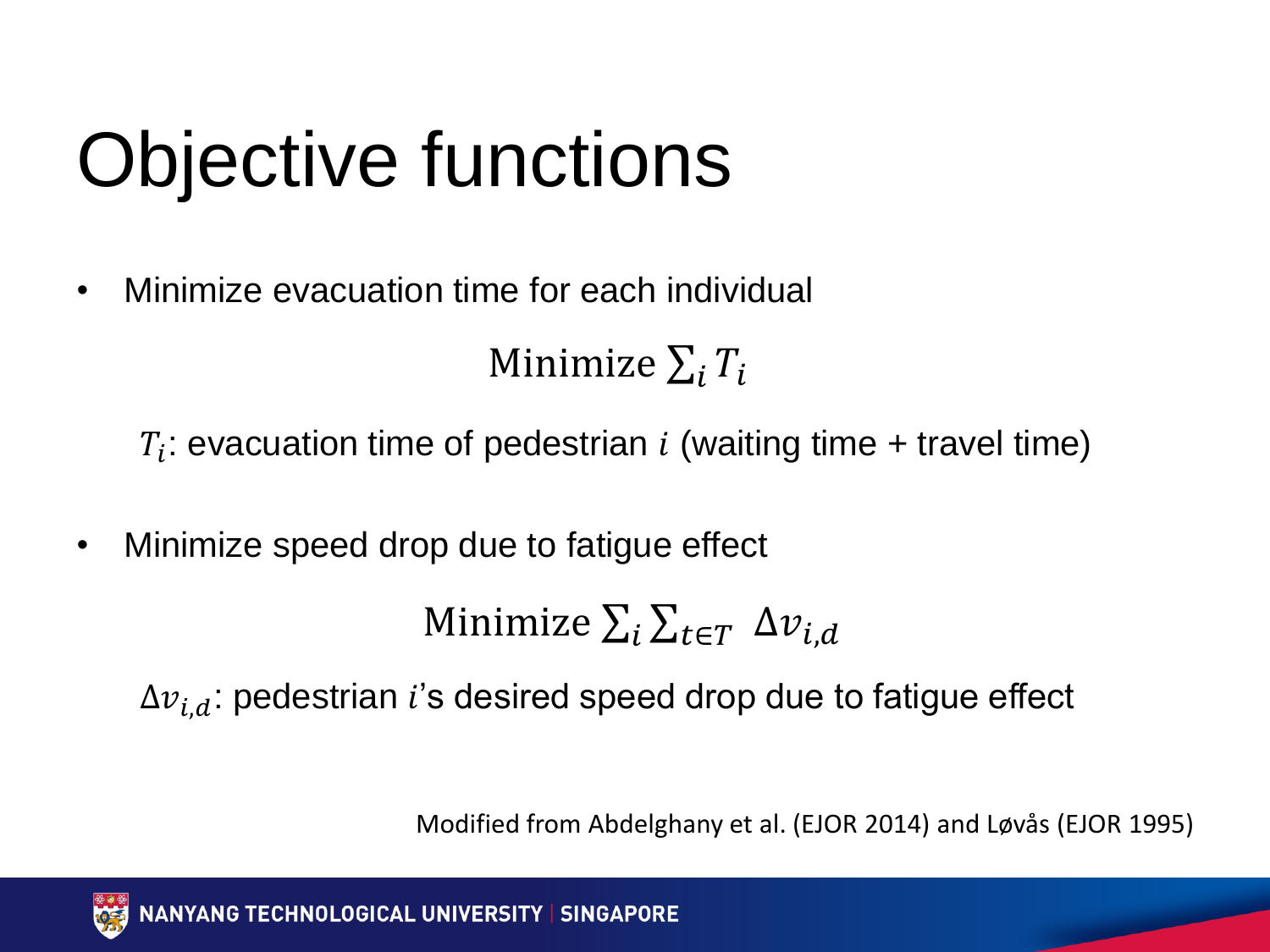### Simulating queuing network flow (1)

- Quasi-one-dimensional simulation (Lammel et al. 2010; Kunwar et al. 2016)
	- link effective width
	- link length
	- speed: based on Weidmann's equation
	- flow capacity
	- storage capacity (standstill)

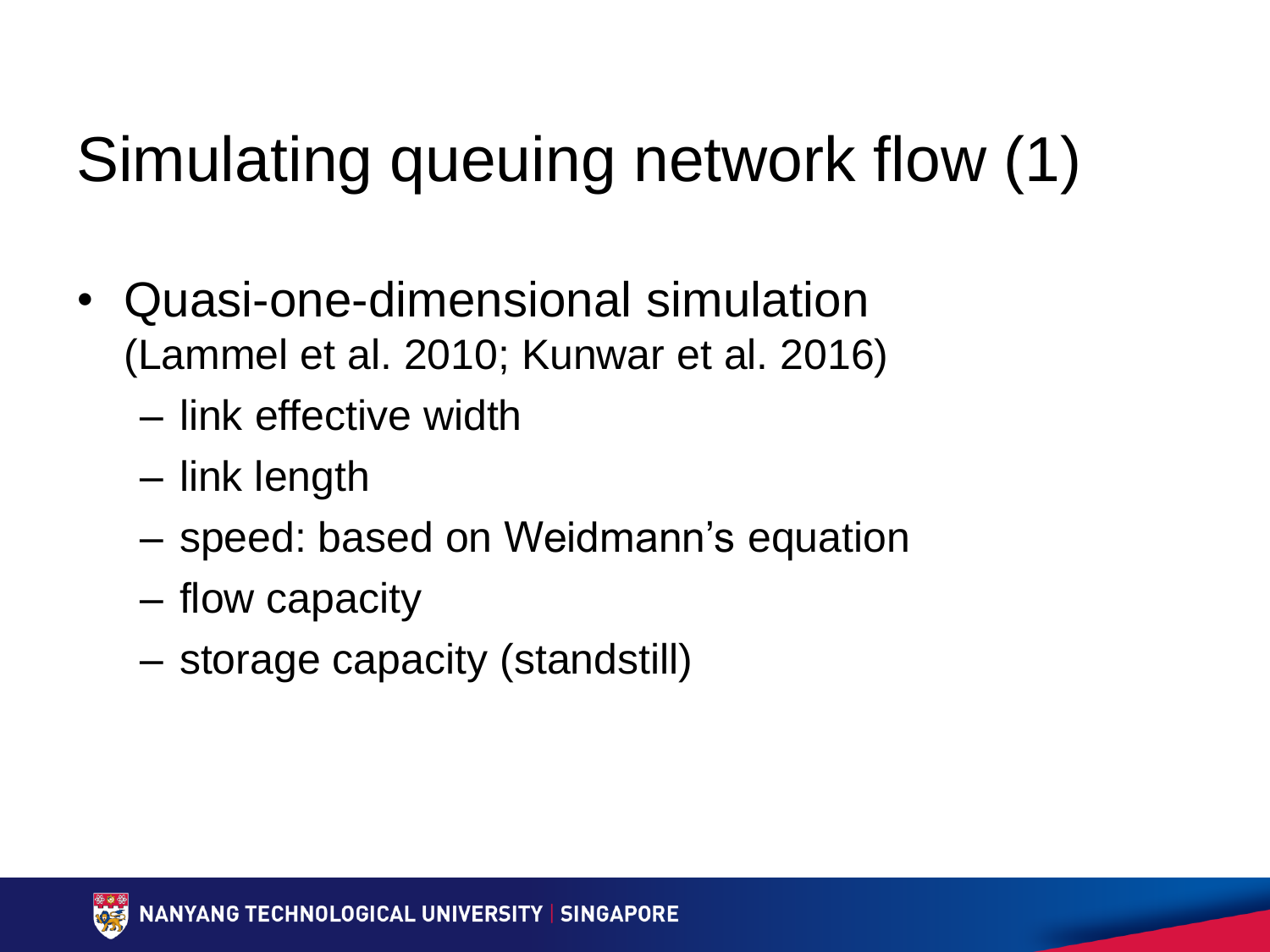### Simulating queuing network flow (2)

- Additional considerations
	- speed profile: acceleration and deceleration due to turning movements, doors, and congestions
	- fatigue effects: desired speed decreases (Luo et al. 2016)
	- effects of counter-flow traffic (incoming porters)
	- evaluate evacuation time for different porter-patient ratios and search best strategies

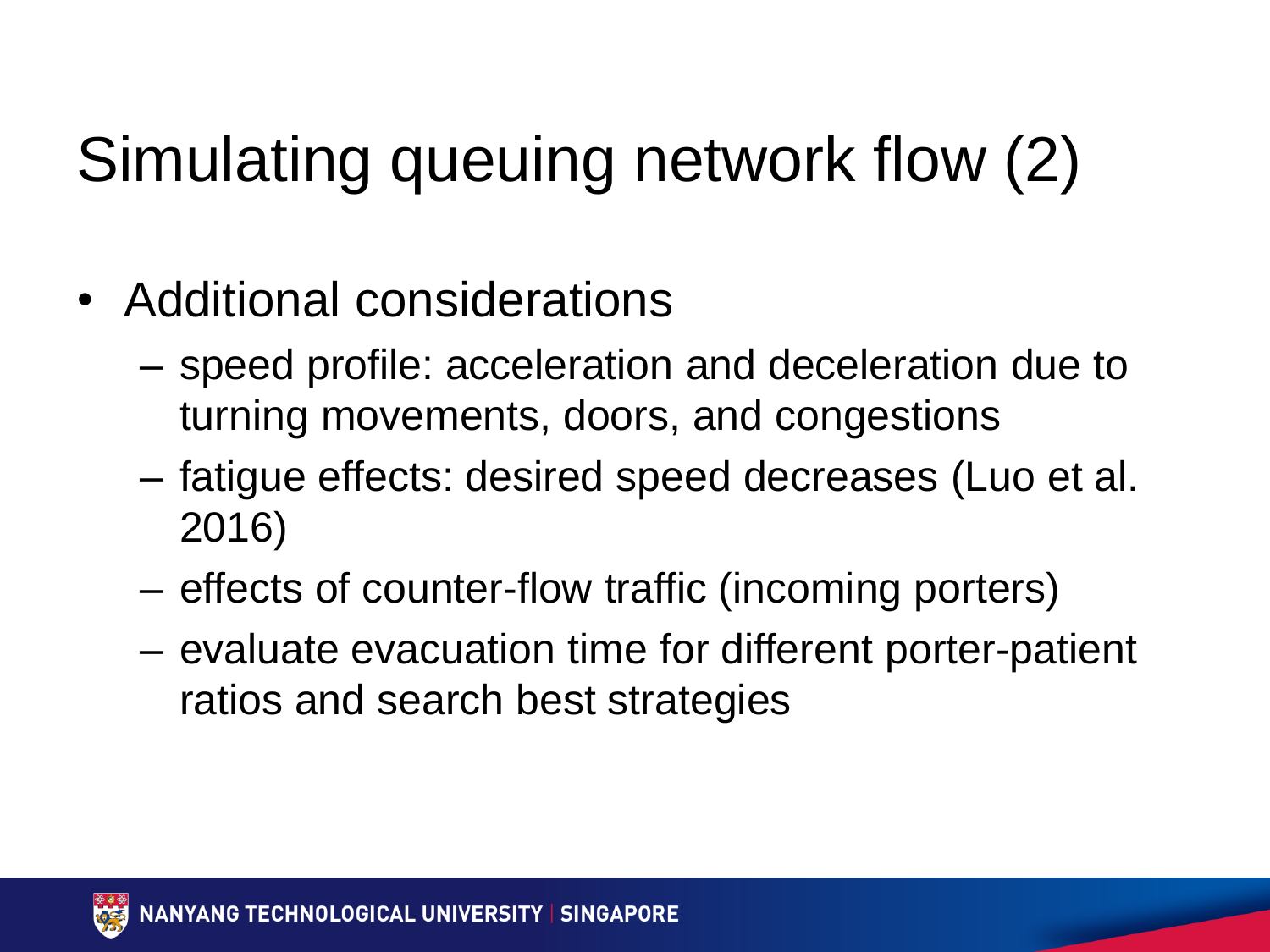## Coupling with Microsimulation

#### **Queueing** Network Sim.<br>Network Sim.

- Parameter space search
- Optimization
- Evacuation strategies



- Interactions among agents
- What-if scenarios

Modified from Borrmann et al. (2012) and Gao et al. (2014)

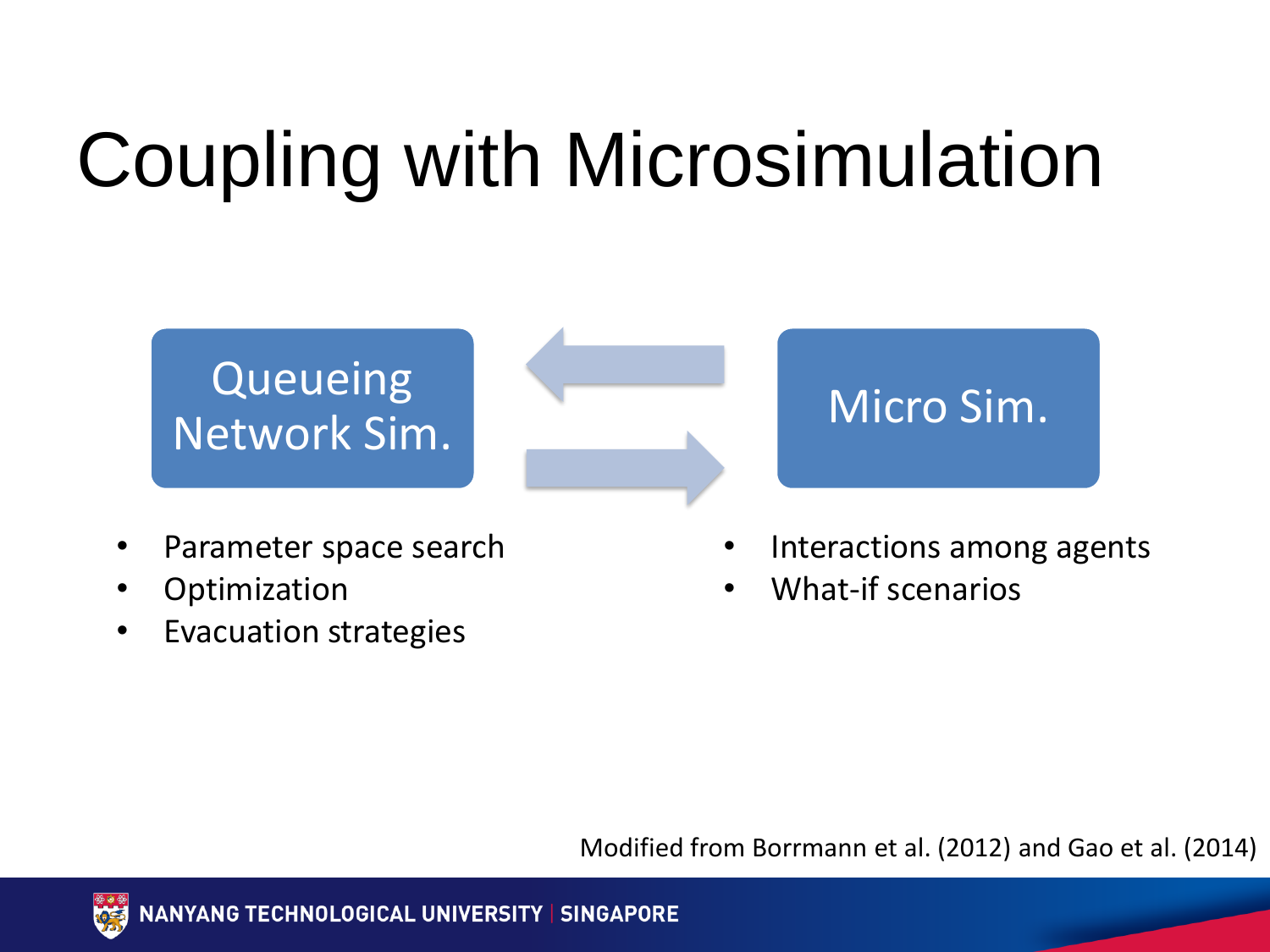#### Consider other evacuation devices?



Source: Hunt et al. (2013)

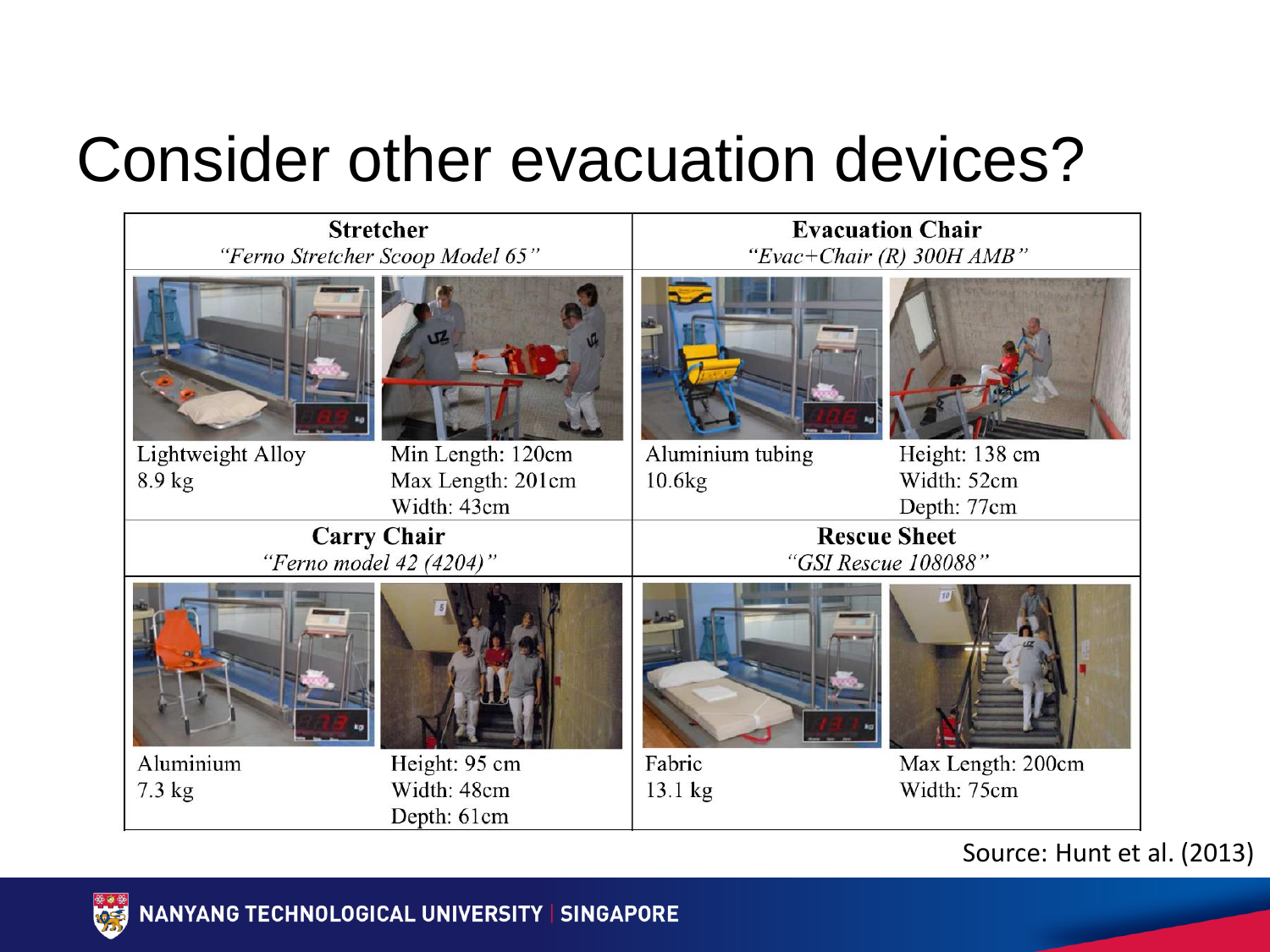



**NANYANG TECHNOLOGICAL UNIVERSITY | SINGAPORE**